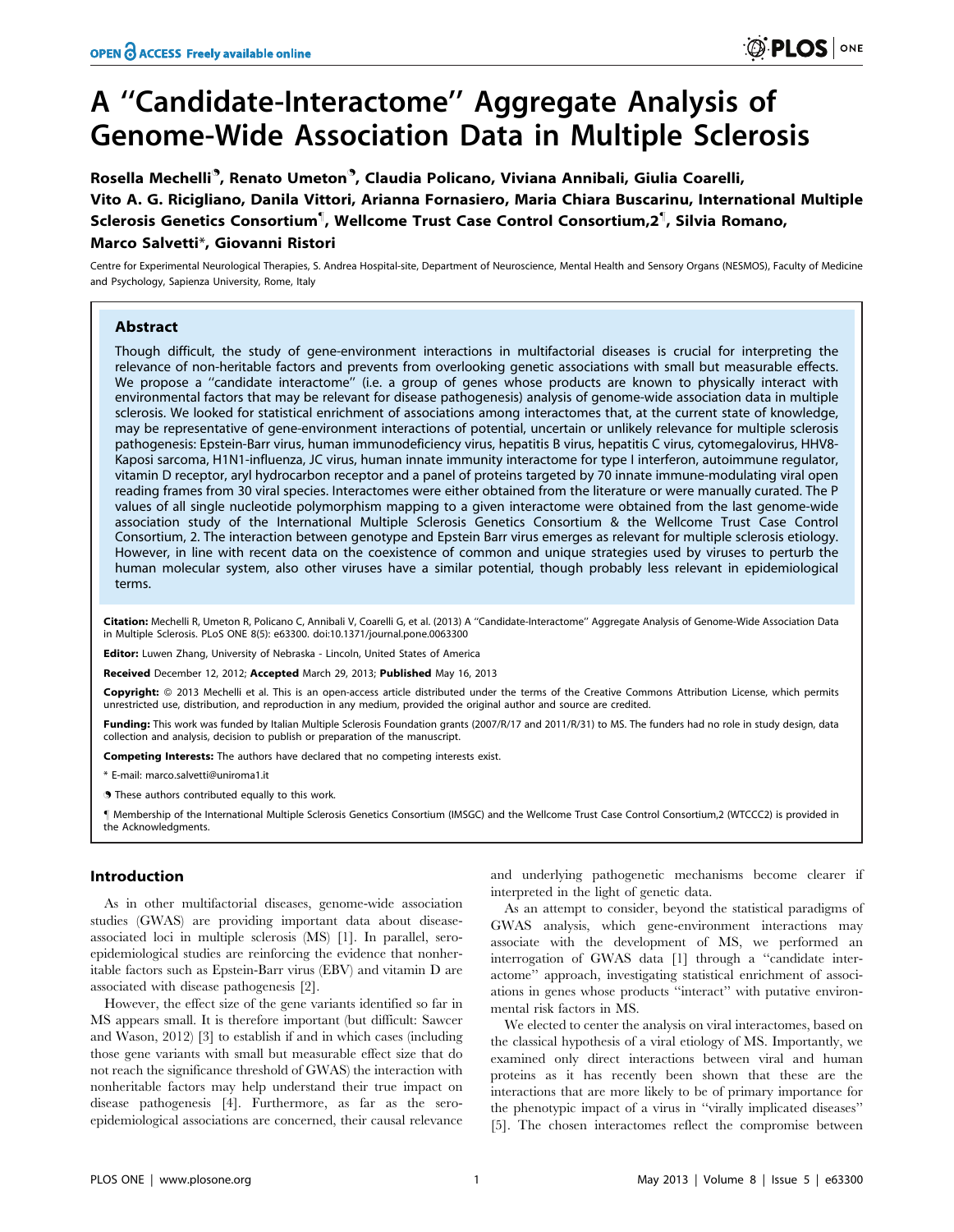informative size and potential relevance for MS. In detail, EBV was chosen as main association to be verified against phylogenetically related or unrelated viruses. Given the profound influence of EBV on the immune response, and the preponderance of (auto)immune-mediated mechanisms in the pathogenesis of the disease, we added two interactomes of immunological relevance, human innate immunity interactome for type I interferon (hu-IFN) and autoimmune regulator (AIRE). Finally, we included the vitamin D receptor (VDR) and the aryl hydrocarbon receptor (AHR) interactomes to evaluate, on the same grounds, also part of the molecular interactions that compose other established or emerging ''environmental'' associations.

#### Methods

Seven interactomes were obtained from the literature: EBV [6], Human Immunodeficiency virus (HIV) [7], Hepatitis C virus (HCV) [8], AIRE [9], hu-IFN [10], Influenza A virus (H1N1) [11], Virus Open Reading Frame (VIRORF) [12]. Four interactomes were manually curated: Human Herpesvirus 8 (HHV8), Cytomegalovirus (CMV), JC virus (JCV), Hepatitis B virus (HBV). VDR and AHR interactomes were extracted from BIOGRID (http: //thebiogrid.org) [13].

As reference to gather gene and single nucleotide polymorphism (SNP) details from their HUGO Gene Nomenclature Committee (HGNC) Ids and rsids, we employed a local copy of the Ensembl Human databases (version 66, databases core and variation, including SNPs coming from the 1000 Genome project); the annotation adopted for the whole analysis was GRCh37-p6, that includes the release 6 patches (Genome Reference Consortium: human assembly data - GRCh37.p6 - Genome Assembly. http: // www.ncbi.nlm.nih.gov/genome/assembly/304538/).

The genotypic p-values of association for each tested SNP were obtained from the International Multiple Sclerosis Genetics Consortium & Wellcome Trust Case Control Consortium,2 study. All SNPs which did not pass quality checks in the International Multiple Sclerosis Genetics Consortium & the Wellcome Trust Case Control Consortium,2 study were filtered out from the original data. We used ALIGATOR [14,15] to evaluate how single genes get summed to provide total contribution of candidate interactomes (Table S1). The idea behind ALIGATOR's strategy is to evaluate gene category significance by means of an empirical approach, comparing each interactome with the null hypothesis, built using random permutations of the data. Such method begins its analyses by evaluating the Gene Ontology (GO) category association in each interactome provided: (i) each SNP with a pvalue stronger than the P-CUT parameter is associated to the gene within 20 kb; then the most representative SNP for each gene is selected; (ii) LD filter of SNPs that have an  $r2 \le 0.2$  and those that are farther than 1000 kb; (iii) count the number of genes significant in each GO category. This is the real observed data.

A non parametric bootstrap approach was used to generate a null hypothesis as follows: (i) build 5000 random interactomes (of the same size of the one under analysis, this procedure is repeated for each interactome); (ii) obtain category-specific p-values by comparing each random interactome with the remaining 4999 built; (iii) elect one of the interactomes in (i) as simulated observed data; (iv) randomly sample interactomes in (i) to generate categoryspecific p-values; (v) repeat (iv) to simulate 1000 simulated studies. The GO category association distribution in the real observed data is then compared with the null hypothesis: (i) generate an expected number of significant genes in each category, using the simulated studies; (ii) compare the number of significant categories in the real observed data with (i). ALIGATOR parameters that we used are

those of its reference paper [14]. p-value cut-off was taken at 0.05, only the SNPs with marginal p-value less than this cut-off were employed (p-value cut-offs were also taken at 0.005 and 0.03 for the re-analysis of interactomes that resulted associated at 0.05, see results). Furthermore, to limit the uncertainties introduced by combined SNP effects in the MHC extended region (that is the haplotype set with the strongest signal in our analysis), we computed two different statistical evaluations for each interactome, one including and the other one excluding SNPs coming from such region (we considered as belonging to the extended MHC region all those SNPs that participate in at least one of the following haplotypes: HSCHR6\_MHC\_APD, HSCHR6\_MHC\_COX, HSCHR6\_MHC\_DBB, HSCHR6\_MHC\_MANN, HSCHR6\_MHC\_MCF, HSCHR6\_MHC\_QBL, HSCHR6\_MHC\_SSTO according to GRC data). In both cases we used Ensembl API [16] and BioPerl [17] (version 1.2.3) to gather all SNP information, haplotype participation, genes position and size [18]; such annotated information was then fed into ALIGATOR together with the interactomes.

Ingenuity Pathway Analysis (IPA) was employed twice: (i) before the ALIGATOR statistics, to characterize the composition of our interactomes (Table S2), and (ii) on the genes with nominally significant evidence of association [1] that ALIGATOR took as representative of each interactome-SNP relation (Table S3). In both cases we performed the IPA-''core analysis'', and we restricted the settings to show only molecular and functional associations. Afterwards, we used IPA-''comparative analysis'' to produce the p-value of association between each functional class and all our interactomes. IPA knowledge base (ie, the input data used by IPA) was set to the following criteria in every analyses: consider only molecules and/or relationships where the species in object was human (or it was a chemical), and the datum was experimentally observed. Since IPA-''comparative analysis'' provides p-value ranges associated to functional classes, we took as reference the value used by IPA to fill its reports, namely the best p-value for that class.

#### Results

We performed a ''candidate interactome'' (i.e. a group of genes whose products are known to physically interact with environmental factors that may be relevant for disease pathogenesis) analysis of genome-wide association data in multiple sclerosis.

We obtained 13 interactomes, 7 from the literature (as such) and 6 by manually selecting those interactions that were reported by two independent sources or were confirmed by the same source with distinct experimental approaches. In all cases we considered only physical-direct interactions (Table S2,Table 1).

Preliminarily to the enrichment of association analysis, we used IPA to obtain a sense of the cellular signaling pathways that are targeted by each interactome. A classification for molecular and cellular functions showed a comparable distribution of components in most interactomes except for VDR, HBV, VIRORF and hu-IFN where a relative enrichment of some functional pathways (cell signaling, cellular growth and proliferation, cellular development, cell cycle, cell death and survival, protein synthesis, RNA post-transcriptional modification, gene expression) was present (Figure 1).

We investigated statistical enrichment of associations within each one of the above interactomes (Table 1). The analyses were performed with and without considering SNPs falling in the MHC extended region. In both cases the interactomes of EBV, HIV and HBV reached significance. To verify the sensitivity of our results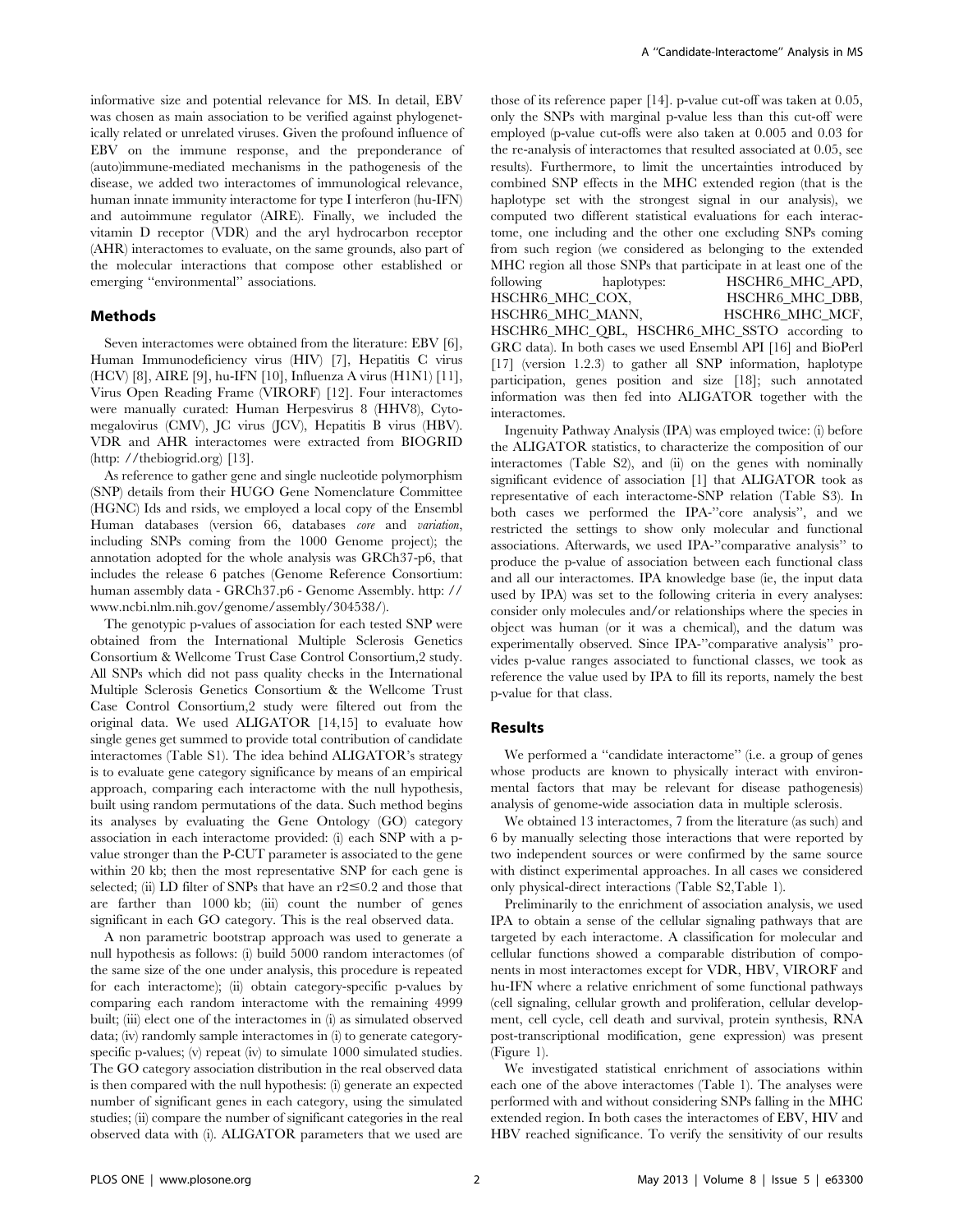Table 1. Statistical enrichment of MS-associated genes within each interactome.

| Interactome      | Size | Source                 | p-value with MHC | p-value without MHC |
|------------------|------|------------------------|------------------|---------------------|
| <b>VIRORF</b>    | 579  | Experimental data [12] | 0.0610           | 0.0632              |
| <b>HIV</b>       | 446  | Experimental data [7]  | 0.0026           | 0.0034              |
| <b>HCV</b>       | 202  | Experimental data [8]  | 0.4244           | 0.4424              |
| hu-IFN           | 113  | Experimental data [10] | 0.2176           | 0.1838              |
| <b>EBV</b>       | 110  | Experimental data [6]  | 0.0140           | 0.0446              |
| H <sub>1N1</sub> | 87   | Experimental data [11] | 0.9572           | 0.9648              |
| <b>AIRE</b>      | 45   | Experimental data [9]  | 0.4322           | 0.4012              |
| <b>HBV</b>       | 85   | manually curated       | 0.0124           | 0.0236              |
| <b>CMV</b>       | 41   | manually curated       | 0.1156           | 0.3322              |
| HHV8             | 40   | manually curated       | 0.1132           | 0.0920              |
| <b>JCV</b>       | 10   | manually curated       | 1.0000           | 1.0000              |
| <b>VDR</b>       | 78   | <b>BioGRID</b>         | 0.1848           | 0.1802              |
| <b>AHR</b>       | 30   | <b>BioGRID</b>         | 0.8752           | 0.8522              |

ALIGATOR-obtained interactome p-values (overall contribution given by SNP p-values to each interactome, with and without SNPs falling in the MHC region). The SNPs with marginal p-value less than 0.05 were employed.

MS = multiple sclerosis; ALIGATOR = Association LIst Go AnnoTatOR; SNP = single nucleotide polymorphism; MHC = Major histocompatibility complex;

BioGRID = Biological General Repository for Interaction Datasets; VIRORF = Virus Open Reading Frame; HIV = Human Immunodeficiency virus; HCV = Hepatitis C virus; hu-IFN = human innate immunity interactome for type I interferon; EBV = Epstein Barr virus; H1N1 = Influenza A virus; HBV = Hepatitis B virus; VDR = vitamin D receptor; AIRE = autoimmune regulator; CMV = Cytomegalovirus; HHV8 = Human Herpesvirus 8; JCV = JC virus; AHR = Aryl hydrocarbon receptor.

doi:10.1371/journal.pone.0063300.t001

with respect to a choice (SNPs p-value cut-off at 0.05) that is not obvious based on the literature published so far, we evaluated different cut-offs (p<0.005 and p<0.03) on the three interactomes that were MS-associated at  $p<0.05$ . These analyses supported the consistency of the results (Table S4).

We then performed the same IPA classification as in Figure 1 (Figure 2) on the MS-associated genes within the EBV, HIV and HBV interactomes (Table S3). The aim was to verify whether the associations emerging from the three interactomes implied new and MS-specific perturbations and whether these perturbations are virus-specific or shared by the three pathogens. The comparison between pre- and post-match distribution of the functional classes (Figure 3) showed that the MS-associated interactomes did not reflect a clear cut involvement of specific pathways though, in the case of EBV, an enrichment of some biological functions (cellular function and maintenance, cell morphology, cellular assembly and organization, energy production) was present. On the other hand the most frequent changes for HBV and HIV could be in accord with the post-match reduction of the interactome sizes.

#### **Discussion**

Of the 13 interactomes, 3 show a statistical enrichment of associations. In line with the epidemiological and immunological literature, the EBV interactome is among these. The lack of significant associations with the hu-IFN and AIRE interactomes suggests, though does not exclude, that the result is not an effect of the immunological connotation of the EBV interactome. The absence of associations with the interactomes of phylogenetically related viruses (CMV and HHV8, both herpesviruses with the latter that shares the same site of latency as EBV and belongs to the same subfamily of gamma-herpesviridae) reinforces the specificity of the EBV result. The fact that a portion of the genetic predisposition to MS may be attributable to variants in genes that interact with EBV may be complementary to another our finding showing that EBV genomic variants significantly associate with MS (unpublished data): the two results suggest a model of genetic jigsaw puzzle, whereby both host and virus polymorphisms affect MS susceptibility and, through complex epistatic interactions, eventually lead to disease development.

The associations with the HBV and HIV interactomes were unexpected. Overall, epidemiological data do not support a role of these viruses in the pathogenesis of MS though some controversy still holds concerning the safety of HBV vaccination [19–23]. Interestingly, Gregory et al. (2012) [24] demonstrated that in the TNFRSF1A gene, which is part of the HBV interactome, the MSassociated variant directs increased expression of a soluble tumor necrosis factor receptor 1.

Concerning HIV, the lack of epidemiological association seems more established. However, demyelination is a feature of HIV encephalomyelopathy [25] and cases of difficult differential diagnoses or association between the two conditions are described in the literature [26,27]. All this considered, it might not be surprising that some molecular interactions that take place between HIV and host may predispose to demyelination. Other viruses, sharing homology with HIV may possess better paraphernalia and be more prone to cause MS. The HERV-W family has long been associated with MS [28] and HERV-W/Env, whose expression is associated with MS [29], is able to complement an env-defective HIV strain [30] suggesting a certain degree of functional kinship.

Apart from any conjectures about the data on HBV and HIV interactomes, it remains true, as recently demonstrated by Pichlmair and colleagues (2012) [12], that viruses use unique but also common strategies to perturb the human molecular network. Our pathway analyses do not suggest, in fact, any specific cellular signaling target for the three viruses in MS, perhaps with some exceptions as far as the EBV interactome is concerned. Though preliminary, this acquisition may be in accord with the largely accepted view that, alongside the risk associated with EBV infection, there can be a more general risk of developing MS linked to a variety of other infections [31,32].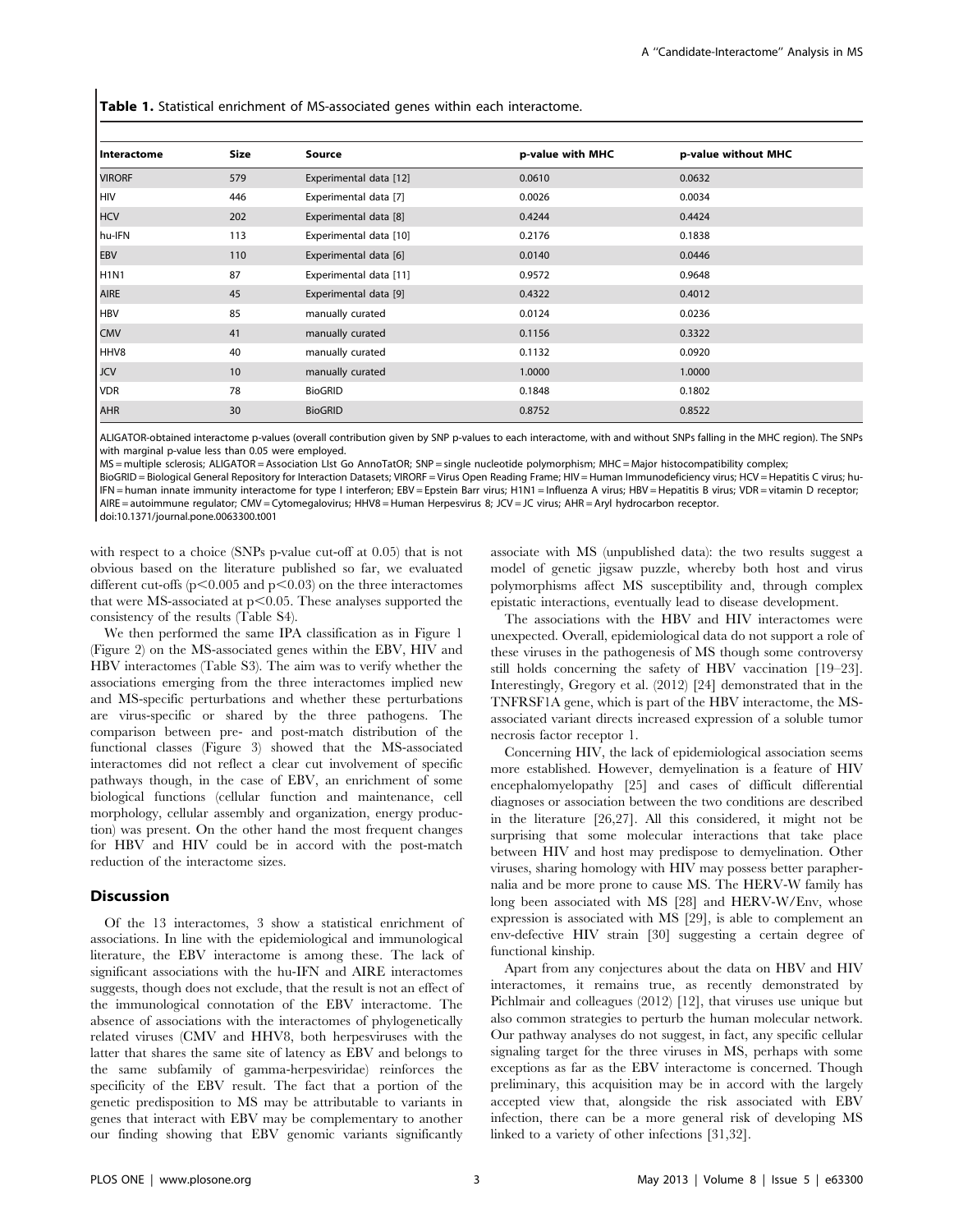| <b>Color Key</b>       |            |       |        |           |                  |         |         |            |                         |                  |             |                  |             |                                            |
|------------------------|------------|-------|--------|-----------|------------------|---------|---------|------------|-------------------------|------------------|-------------|------------------|-------------|--------------------------------------------|
|                        |            |       |        |           |                  |         |         |            |                         |                  |             |                  |             |                                            |
|                        |            |       |        |           |                  |         |         |            |                         |                  |             |                  |             |                                            |
| 0<br>20<br>40<br>Value |            |       |        |           |                  |         |         |            |                         |                  |             |                  |             |                                            |
|                        |            |       |        |           |                  |         |         |            |                         |                  |             |                  |             |                                            |
|                        | 6.07       | 5.73  | 2.2    | 7.51      | 3.62             | 4.54    | 2.68    | 2.28       | 4.01                    | 3.69             | 5.02        | 4.84             | 4.98        | Cell Morphology                            |
|                        | 3.89       | 5.38  | 3.73   | 5.77      | 3.09             | 3.86    | 2.17    | 1.81       | 3.88                    | 3.14             | 2.57        | 2.64             | 3.29        | Cell To Cell Signaling and Interaction     |
|                        | 5.47       | 2.89  | 1.91   | 2.78      | 4.58             | 3.87    | 2.76    | 2.28       | 5.15                    | 3.69             | 4.25        | 4.24             | 5.8         | Cellular Assembly and Organization         |
|                        | 2.68       | 10.61 | 2.88   | 2.12      | 5.57             | 3.75    | 1.86    | 2.28       | 4.96                    | 4.06             | 2.51        | 2.64             | 4.73        | Cellular Movement                          |
|                        | 2.56       | 7.48  | 1.44   | 2.12      | 2.67             | 2.52    | 1.57    | 2.28       | 1.92                    | 1.83             | 0           | 2.86             | 2.83        | Amino Acid Metabolism                      |
|                        | 5.47       | 6.72  | 7.7    | 7.51      | 3.32             | 5.28    | 5.71    | 2.28       | 4.79                    | 3.69             | 5.02        | 4.84             | 5.13        | Cellular Function and Maintenance          |
|                        | 3.51       | 6.72  | 7.7    | 4.25      | 4.58             | 3.4     | 5.71    | $\,0\,$    | 3.08                    | 4.26             | 2.21        | 2.64             | 5.53        | Cellular Compromise                        |
|                        | 4.33       | 7.52  | 5.07   | 2.11      | 6.17             | 4.65    | 6.1     | 1.98       | 1.92                    | 2.13             | 6.72        | 6.48             | 6.55        | DNA Replication, Recombination, and Repair |
|                        | 2.38       | 10.95 | 7.32   | 6.04      | 3.04             | 3.4     | 5.19    | 1.98       | $\pmb{0}$               | 1.83             | 3.38        | 2.86             | 2.83        | Post Translational Modification            |
|                        | 2.93       | 4.46  | 7.21   | 2.57      | 2.67             | 3.75    | 2.68    | 2.28       | 1.92                    | 2.13             | 4.06        | 2.73             | 3.13        | Molecular Transport                        |
|                        | 2.63       | 3.51  | 4.31   | 2.12      | 2.37             | 2.52    | 6.1     | 2.28       | 1.92                    | 2.13             | 3.64        | 3.07             | 2.83        | Nucleic Acid Metabolism                    |
|                        | 5.02       | 7.48  | 4.31   | 2.12      | 3.91             | 2.82    | 6.1     | 2.28       | 1.92                    | 2.13             | 3.64        | 3.07             | 3.13        | Small Molecule Biochemistry                |
|                        | 2.63       | 2.44  | 4.09   | 2.12      | 0                | 2.49    | 6.1     | 2.28       | $\pmb{0}$               | $\boldsymbol{0}$ | 3.28        | 0                | 2.97        | <b>Energy Production</b>                   |
|                        | 4.5        | 3.66  | 2.88   | 2.12      | 2.67             | 2.52    | 2.68    | 1.59       | 1.92                    | 2.13             | $\mathbf 0$ | 0                | 3.13        | Lipid Metabolism                           |
|                        | 5.02       | 0     | 2.63   | $\pmb{0}$ | 3.91             | 2.37    | 1.75    | 2.28       | 1.92                    | 1.36             | 0           | $\boldsymbol{0}$ | 2.83        | Drug Metabolism                            |
|                        | 2.87       | 3     | 2.41   | 2.12      | 2.67             | $\,0\,$ | 1.57    | 2.28       | 1.92                    | 2.7              | 2.51        | 2.34             | 2.65        | Carbohydrate Metabolism                    |
|                        | 0          | 3.12  | 1.75   | 2.04      | $\boldsymbol{0}$ | $\,0\,$ | 2.09    | 0          | 1.68                    | 2.13             | 4.06        | 2.73             | $\,0\,$     | Protein Trafficking                        |
|                        | 14.06      | 5.17  | 1.92   | 8.33      | 1.56             | 2.82    | 2.39    | 1.97       | 1.82                    | 1.4              | 1.96        | 3.22             | $\mathsf 0$ | Cell Signaling                             |
|                        | 16.08      | 16.86 | 6.33   | 5.85      | 6.1              | 10.98   | 3.87    | 2.28       | 4.36                    | 5.26             | 2.95        | 5.13             | 7.2         | Cellular Growth and Proliferation          |
|                        | 16.08      | 13.07 | 4.54   | 6.66      | 6.1              | 9       | 3.87    | 2.28       | 3.36                    | 2.74             | 2.95        | 5.13             | 6.81        | Cellular Development                       |
|                        | 13.35      | 10.79 | 3.02   | 6.66      | 5.75             | 7.01    | 2.17    | 2.28       | 2.25                    | 2.63             | 6.11        | 7.82             | 6.31        | Cell Cycle                                 |
|                        | 7.61       | 18.72 | 3.94   | 10.53     | 5.34             | 8.13    | 2.01    | 2.32       | 2.86                    | 5.09             | 3.46        | 8.47             | 6.32        | Cell Death and Survival                    |
|                        | 2.25       | 3.16  | 25.56  | 6.38      | 2.67             | 4.05    | 3.15    | 4.1        | $\pmb{0}$               | 1.84             | 8.49        | 0                | 3.13        | RNA Post Transcriptional Modification      |
|                        | 3.16       | 4.52  | 19.34  | 4.75      | 1.82             | 4.9     | 8.18    | 1.97       | 1.45                    | 2.13             | 2.51        | 3.06             | 6.2         | Protein Synthesis                          |
|                        | 6.03       | 24.95 | 10.25  | 11.42     | 18.45            | 13.54   | 8.18    | 3.74       | $\overline{\mathbf{c}}$ | 2.07             | 3.24        | 8.83             | 6.55        | Gene Expression                            |
|                        | <b>VDR</b> | ЖËН   | VIRORF | hulFN     | <b>AHR</b>       | CMD     | $\geqq$ | <b>NIK</b> | КCH                     | EBV              | AIRE        | HHV8             | ζΟ          |                                            |

Figure 1. Heatmap from Ingenuity Pathway Analysis of each interactome. Statistical significance (in -log[p-value] notation, where p<0.05 corresponds to a –log[p].1.3) of the functional components in each interactome, as obtained through a Comparative Core-Analysis in IPA (Ingenuity Pathway Analysis). The functional components identified at the molecular and cellular level are presented row-wise (right); the interactomes are presented column-wise (bottom). Each cell in position  $(i,j)$  contains a number that represents in  $-\log$  notation the strength of the association between the functional class *i* and the interactome *j*; this information is also color-matched with a color gradient that moves from white<br>(—log[p]=0.0, p=1) to crimson (—log[p]=50, p<10<sup>-50</sup>). Two hierarchical cluster a similar patterns of associations across all interactomes (left-side clustering), and to group interactomes that share similar functional compositions (top-chart clustering).

doi:10.1371/journal.pone.0063300.g001

The VDR interactome does not show significant enrichment of associations. The result does by no means diminishes the importance of the epidemiological association between vitamin D and MS: its causal relevance is already supported by data that are starting to explain the molecular basis of this association, upstream [33–35,1] and downstream the interactions between the VDR and its protein cofactors [36,37].

Current approaches for gene set analysis are in their early stage of development and there are still potential sources of bias or discrepancy among different methods, including those used in our study. As the reproducibility of the techniques increases, and new facilities [38] and methods become available to identify interactions that still escape detection, new lists will become available for matching with GWAS data. In parallel, also the assessment of human genetic variation will become more comprehensive [39].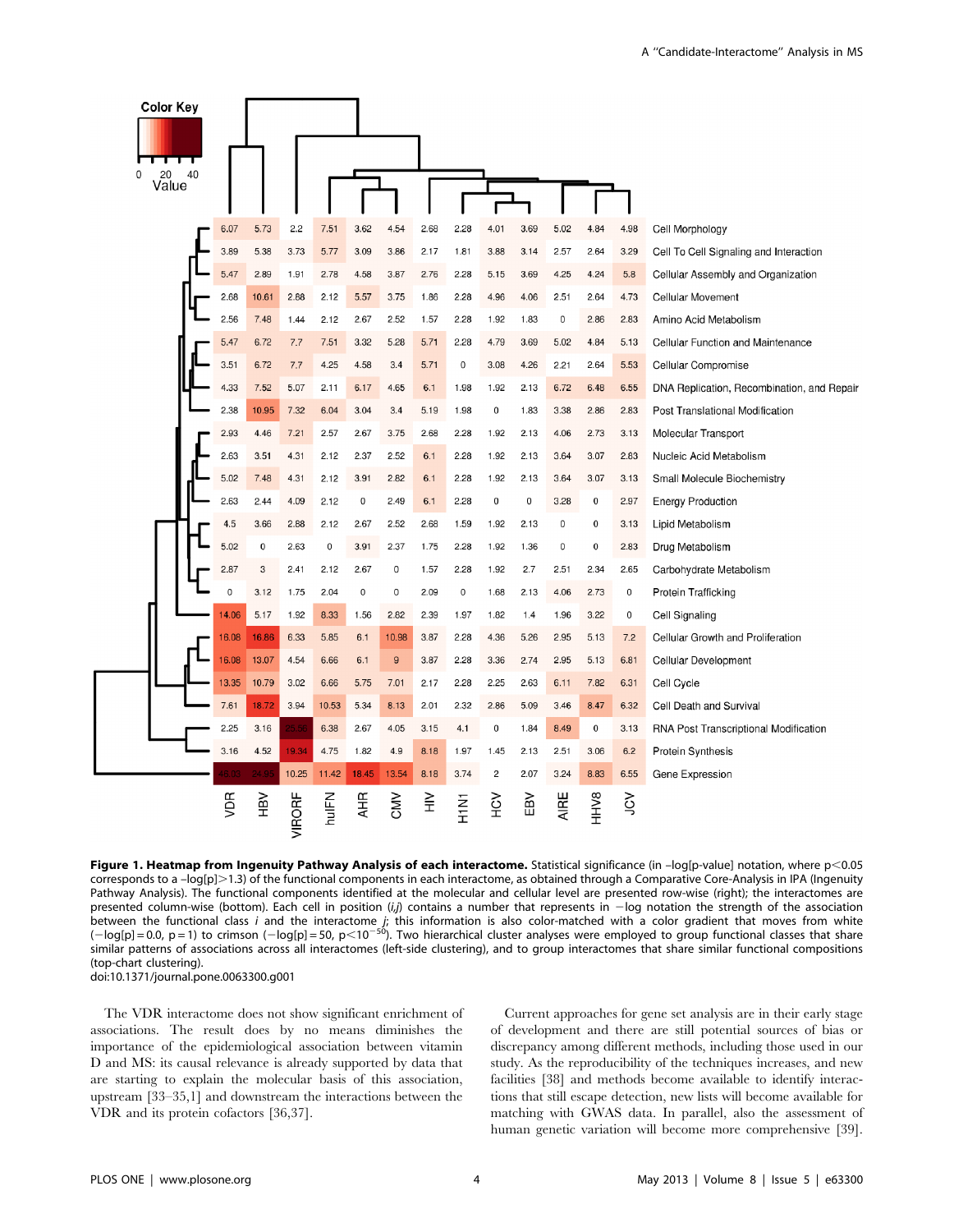| <b>Color Key</b>                   |            |                     |             |             |               |                    |                                            |
|------------------------------------|------------|---------------------|-------------|-------------|---------------|--------------------|--------------------------------------------|
| ┰┰┰┰                               |            |                     |             |             |               |                    |                                            |
| 12<br>$\mathbf 0$<br>$48$<br>Value |            |                     |             |             |               |                    |                                            |
|                                    | г          |                     |             |             |               |                    |                                            |
|                                    | 4.37       | 4.5                 | 4.51        | 4.86        | 2.98          | 3.02               | Cellular Function and Maintenance          |
|                                    | 4.37       | 4.5                 | 4.51        | 4.86        | 2.85          | 2.92               | Cell Morphology                            |
|                                    | 4.41       | 4.46                | 3.16        | 3.29        | 3.22          | 3.3                | Cell To Cell Signaling and Interaction     |
|                                    | 4.12       | 4.2                 | 3.16        | 3.29        | 3.43          | 3.49               | Cellular Compromise                        |
|                                    | 4.7        | 5.03                | 2.86        | 2.99        | 1.98          | $\overline{2}$     | Cellular Movement                          |
|                                    | 2.69       | 2.79                | 4.51        | 4.86        | 2.98          | 3.02               | Cellular Assembly and Organization         |
|                                    | 3.74       | 3.79                | 2.43        | 2.48        | $\pmb{0}$     | $\boldsymbol{0}$   | Carbohydrate Metabolism                    |
|                                    | 3.86       | 3.92                | 2.43        | 2.48        | 2.72          | 2.79               | DNA Replication, Recombination, and Repair |
|                                    | 3.86       | 3.92                | 2.13        | 2.18        | 1.93          | 1.97               | Protein Trafficking                        |
|                                    | 3.22       | 3.32                | 2.43        | 2.48        | 1.98          | $\overline{2}$     | Lipid Metabolism                           |
|                                    | 2.78       | 2.85                | 2.43        | 2.48        | 2.51          | 2.03               | Molecular Transport                        |
|                                    | 2.22       | 2.27                | $\mathbf 0$ | 1.33        | 3.08          | 3.15               | Protein Synthesis                          |
|                                    | 2.28       | 2.31                | 1.33        | 1.37        | 1.98          | $\overline{2}$     | Drug Metabolism                            |
|                                    | 4.71       | 4.76                | $\mathsf 0$ | $\mathbf 0$ | 2.57          | 2.63               | Cell Signaling                             |
|                                    | 0          | $\pmb{0}$           | 2.43        | 2.48        | 2.72          | 2.79               | Nucleic Acid Metabolism                    |
|                                    | $\bf 0$    | $\pmb{0}$           | 1.53        | 1.58        | 2.72          | 2.79               | <b>Energy Production</b>                   |
|                                    | 0          | $\pmb{0}$           | 0           | $\mathbf 0$ | 1.98          | $\overline{2}$     | RNA Post Transcriptional Modification      |
|                                    | 7.79       | 7.98                | 2.43        | 2.48        | 2.72          | 2.79               | Small Molecule Biochemistry                |
|                                    | 7.79       | 7.98                | 2.13        | 2.18        | 2.72          | 2.79               | Post Translational Modification            |
|                                    | 7.79       | 7.98                | 2.13        | 2.18        | 1.98          | $\overline{c}$     | Amino Acid Metabolism                      |
|                                    | 7.05       | 6.64                | 2.43        | 2.48        | 1.99          | 2.02               | Cell Cycle                                 |
|                                    | 7.14       | 7.27                | 3.15        | 3.96        | 3.02          | 3.1                | Cellular Growth and Proliferation          |
|                                    | 6.82       | 7.27                | 2.98        | 3.16        | 3.02          | 3.1                | Cellular Development                       |
|                                    | 9.11       | 8.6                 | 2.43        | 2.48        | 3.02          | 3.1                | Cell Death and Survival                    |
|                                    | 12.7       | 11.81               | 2.13        | 2.18        | 3.08          | 3.15               | Gene Expression                            |
|                                    | <b>NBH</b> |                     | EBV         |             | $\frac{>}{+}$ |                    |                                            |
|                                    |            |                     |             |             |               |                    |                                            |
|                                    |            | <b>JHIV own NBL</b> |             | EBV w/o MHC |               | <b>HIN w/o MHC</b> |                                            |
|                                    |            |                     |             |             |               |                    |                                            |
|                                    |            |                     |             |             |               |                    |                                            |

Figure 2. Heatmap from Ingenuity Pathway Analysis of MS-associated interactomes. Statistical significance (in -log[p-value] notation, where p<0.05 corresponds to a -log[p]>1.3) of the functional components in each one of the three MS-associated interactomes (Table S3) computed by ALIGATOR (Association LIst Go AnnoTatOR) first flow process. These p-values were obtained through a Comparative Core-Analysis in IPA (Ingenuity Pathway Analysis). The functional components identified at the molecular and cellular level are presented row-wise; the interactome sub-sets are presented column-wise. Each cell in position  $(i,j)$  contains a number that represents in  $-\log$  notation the strength of the association between the functional class *i* and the interactome; this information is also color-matched with a color gradient that moves from white (—log[p] = 0.0,<br>p = 1) to crimson (—log[p] = 14, p<10<sup>—14</sup>). Two hierarchical cluster associations across all interactome sub-sets (left-side clustering), and to group interactome sub-sets that share similar functional compositions (topchart clustering).

doi:10.1371/journal.pone.0063300.g002

Hence, the "candidate interactome" approach may become an increasingly meaningful strategy to interpret genetic data in the light of acquisitions from epidemiology and pathophysiology. Notably, this approach appears to be complementary to other

studies, which look for statistical enrichment of associations in an unbiased way, and may disclose unexpected pathways in MS susceptibility [40].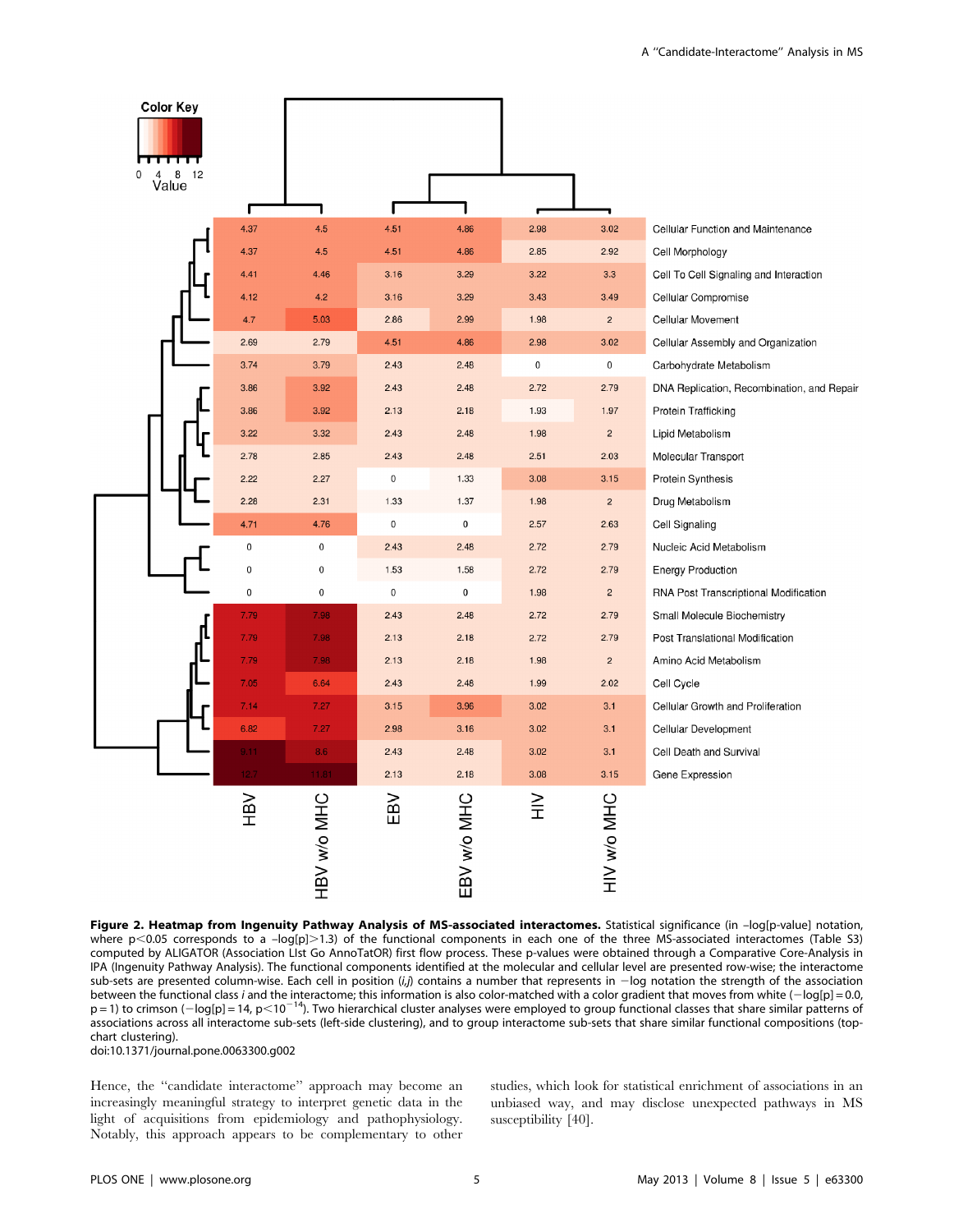

Figure 3. Histograms of functional class distribution of MS-associated interactomes. The histograms show the strength of the association between each IPA functional class and the 3 MS-associated interactomes (EBV [A], HIV [B] and HBV [C]). For each functional class 3 values were derived according to its distribution before (Figure 1) and after (Figure 2, with and without MHC [Major histocompatibility complex]) the ALIGATOR (Association LIst Go AnnoTatOR) statistical analysis of association. doi:10.1371/journal.pone.0063300.g003

At present, our results support a causal role of the interaction between EBV and the products of MS-associated gene variants. Other viruses may be involved, through common and unique mechanisms of molecular perturbation.

# Supporting Information

### Table S1 ALIGATOR settings. (XLS)

Table S2 Composition of all the interactomes. Lists of genes of each interactome as obtained from the literature. VIRORF = Virus Open Reading Frame; HIV = Human Immunodeficiency virus;  $HCV =$  Hepatitis C virus; hu-IFN = human innate immunity interactome for type I interferon;  $EBV = E$ pstein Barr virus;  $H1N1 = Influenza A virus; HBV =$ Hepatitis B virus;  $VDR =$  vitamin D receptor;  $AIRE =$  autoimmune regulator; CMV = Cytomegalovirus; HHV8 = Human Herpesvirus 8; JCV = JC virus; AHR = Aryl hydrocarbon receptor. (DOC)

Table S3 List of genes within molecular and functional classes in the three MS-associated interactomes (p-value cut-off $< 0.05$ ). MS = multiple sclerosis; HIV = Human Immunodeficiency virus; EBV = Epstein Barr virus; HBV = Hepatitis B virus; MHC = Major histocompatibility complex

#### (XLS)

Table S4 Statistical enrichment of MS-associated interactomes (p-value cut-off<0.005; 0.03). ALIGATOR-obtained interactome p-values (overall contribution given by SNP pvalues to each interactome, with and without SNPs falling in the  $MHC$  region).  $MS =$  multiple sclerosis;  $ALIGATOR =$ Associa-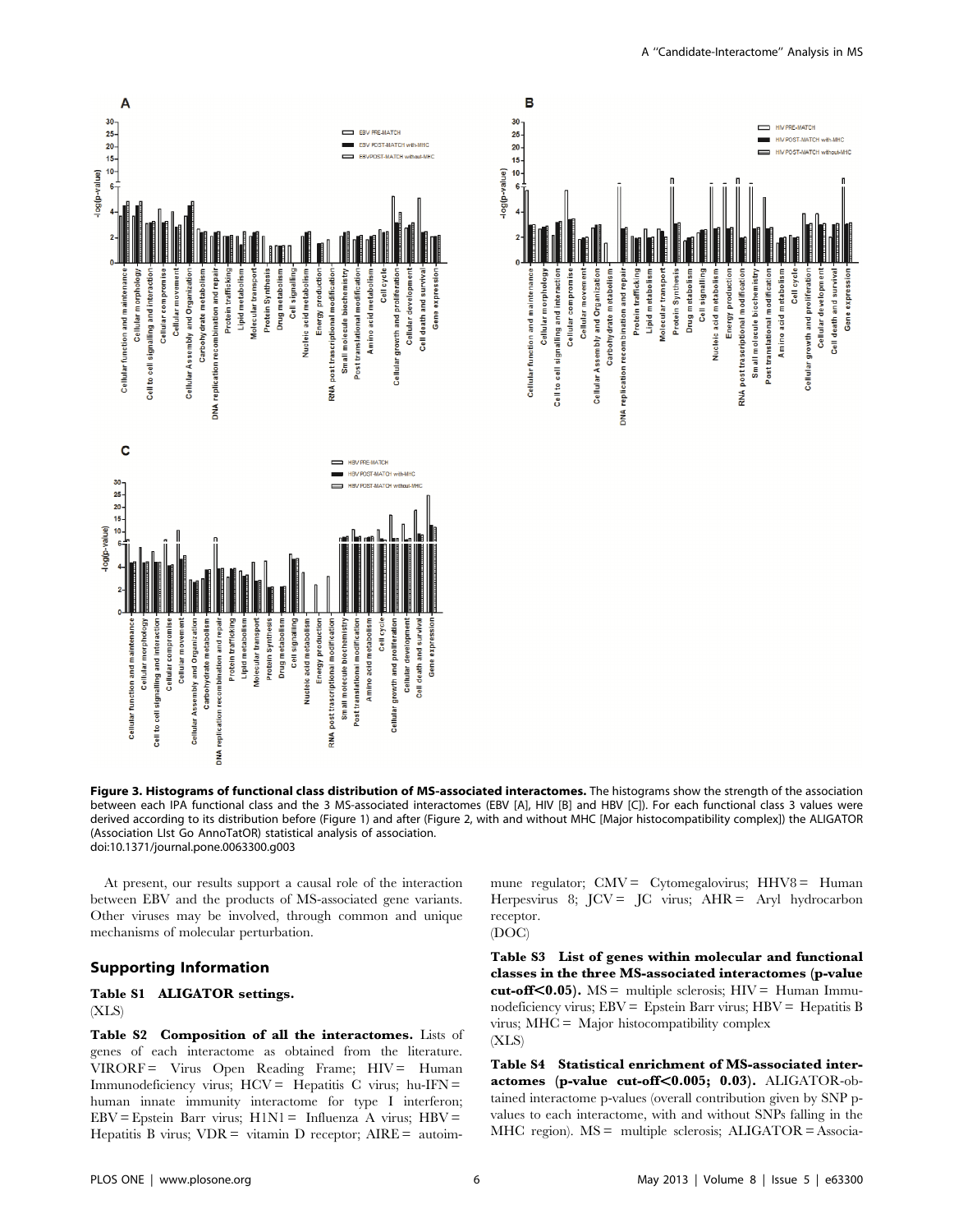tion LIst Go AnnoTatOR; SNP = single nucleotide polymorphism;  $MHC =$  Major histocompatibility complex;  $HIV =$  Human Immunodeficiency virus; EBV = Epstein Barr virus; HBV = Hepatitis B virus.

# (DOC)

# Acknowledgments

We thank Dr. Eliana Coccia (Istituto Superiore di Sanita`, Rome, Italy) for her helpful contribution to obtain the interactomes.

The members of the International Multiple Sclerosis Genetics Consortium (IMSGC) and Wellcome Trust Case Control **Consortium,2 (WTCCC2) are:** Stephen Sawcer,<sup>1</sup> Garrett Hellenthal,<sup>2</sup> Matti Pirinen,<sup>2</sup> Chris C.A. Spencer,<sup>2,\*</sup> Nikolaos A. Patsopoulos,<sup>3,5</sup> Loukas Moutsianas,6 Alexander Dilthey,6 Zhan Su,2 Colin Freeman,2 Sarah E. Hunt,<sup>7</sup> Sarah Edkins,<sup>7</sup> Emma Gray,<sup>7</sup> David R. Booth,<sup>8</sup> Simon C. Potter,<sup>7</sup> An Goris, <sup>9</sup> Gavin Band, <sup>2</sup> Annette Bang Oturai, <sup>10</sup> Amy Strange, <sup>2</sup> Janna Saarela,<sup>11</sup> Céline Bellenguez,<sup>2</sup> Bertrand Fontaine,<sup>12</sup> Matthew Gillman,<sup>7</sup> Bernhard Hemmer,<sup>13</sup> Rhian Gwilliam,<sup>7</sup> Frauke Zipp,<sup>14,15</sup> Alagurevathi Jayakumar,<sup>7</sup> Roland Martin,<sup>16</sup> Stephen Leslie,<sup>17</sup> Stanley Hawkins,<sup>18</sup> Eleni Giannoulatou,<sup>2</sup> Sandra D'alfonso,19 Hannah Blackburn,<sup>7</sup> Filippo Martinelli Boneschi,<sup>20</sup> Jennifer Liddle,<sup>7</sup> Hanne F. Harbo,<sup>21,22</sup> Marc L. Perez,<sup>7</sup>Anne Spurkland,<sup>23</sup> Matthew J Waller,<sup>7</sup> Marcin P. Mycko,<sup>24</sup> Michelle Ricketts,<sup>7</sup> Manuel Comabella,<sup>25</sup> Naomi Hammond,<sup>7</sup>Ingrid Kockum,<sup>26</sup> Owen T. McCann,<sup>7</sup> Maria Ban,<sup>1</sup> Pamela Whittaker,<sup>7</sup> Anu Kemppinen,<sup>1</sup> Paul Weston,<sup>7</sup> Clive Hawkins,<sup>27</sup>Sara Widaa,<sup>7</sup> John Zajicek, $^{28}$  Serge Dronov, $^7$  Neil Robertson, $^{29}$  Suzannah J. Bumpstead, $^7$  Lisa F. Barcellos,  $^{30,31}$  Rathi Ravindrarajah,<sup>7</sup> Roby Abraham,  $^{27}$  Lars Alfredsson,  $^{32}$ Kristin Ardlie,<sup>4</sup> Cristin Aubin,<sup>4</sup> Amie Baker,<sup>1</sup> Katharine Baker,<sup>29</sup>Sergio E. Baranzini,<sup>33</sup> Laura Bergamaschi,<sup>19</sup> Roberto Bergamaschi,<sup>34</sup> Allan Bernstein,<sup>31</sup> Achim Berthele, <sup>13</sup> Mike Boggild,<sup>35</sup> Jonathan P. Bradfield, <sup>36</sup> David Brassat,<sup>37</sup> Simon A. Broadley,<sup>38</sup> Dorothea Buck,<sup>13</sup> Helmut Butzkueven,<sup>39,42</sup>Ruggero Capra,<sup>43</sup> William M. Carroll,<sup>44</sup> Paola Cavalla,<sup>45</sup> Elisabeth G. Celius,<sup>21</sup> Sabine Cepok,<sup>13</sup> Rosetta Chiavacci,<sup>36</sup>Françoise Clerget-Darpoux,<sup>46</sup> Katleen Clysters,9 Giancarlo Comi,20 Mark Cossburn,<sup>29</sup> Isabelle Cournu-Rebeix,<sup>12</sup> Mathew B. Cox,<sup>47</sup> Wendy Cozen,<sup>48</sup> Bruce A.C. Cree,  $33$  Anne H. Cross,  $49$  Daniele Cusi,  $50$  Mark J. Daly,  $4,51,52$ Emma Davis,<sup>53</sup>Paul I.W. de Bakker,<sup>3,4,54,55</sup> Marc Debouverie,<sup>56</sup> Marie Beatrice D'hooghe,<sup>57</sup> Katherine Dixon,<sup>53</sup> Rita Dobosi,<sup>9</sup> Bénédicte Dubois,<sup>9</sup> David Ellinghaus,<sup>58</sup> Irina Elovaara,<sup>59,60</sup> Federica Esposito,<sup>20</sup> Claire Fontenille,<sup>12</sup> Simon Foote,<sup>61</sup> Andre Franke,<sup>58</sup> Daniela Galimberti,<sup>62</sup> Angelo Ghezzi,<sup>63</sup> Joseph Glessner,<sup>36</sup> Refujia Gomez,<sup>33</sup> Olivier Gout,<sup>64</sup> Colin Graham, 65Struan F.A. Grant, 36,66,67 Franca Rosa Guerini, 68 Hakon Hakonarson, $^{36,66,67}$  Per Hall, $^{69}$  Anders Hamsten, $^{70}$  Hans-Peter Hartung, $^{71}$ Rob N. Heard,<sup>8</sup> Simon Heath,<sup>72</sup> Jeremy Hobart,<sup>28</sup> Muna Hoshi,<sup>13</sup> Carmen Infante-Duarte,<sup>73</sup> Gillian Ingram,<sup>29</sup>Wendy Ingram,<sup>28</sup> Talat Islam,48 Maja Jagodic,26 Michael Kabesch,74 Allan G. Kermode,44 Trevor J. Kilpatrick,<sup>39,40,75</sup>Cecilia Kim,<sup>36</sup> Norman Klopp,<sup>76</sup> Keijo Koivisto,<sup>77</sup> Malin Larsson,<sup>70</sup> Mark Lathrop,<sup>72</sup> Jeannette S. Lechner-Scott,<sup>47,78</sup>Maurizio A. Leone,<sup>79</sup> Virpi Leppä,<sup>11,80</sup> Ulrika Liljedahl,<sup>81</sup> Izaura Lima Bomfim,<sup>26</sup> Robin R. Lincoln,<sup>33</sup> Jenny Link,<sup>26</sup>Jianjun Liu,<sup>82</sup> Åslaug R. Lorentzen,<sup>22,83</sup> Sara Lupoli,<sup>50,84</sup> Fabio Macciardi,<sup>50,85</sup> Thomas Mack,<sup>48</sup> Mark Marriott,<sup>39,40</sup>Vittorio Martinelli,<sup>20</sup> Deborah Mason,<sup>86</sup> Jacob L. McCauley, 87 Frank Mentch, 36 Inger-Lise Mero, 21,83 Tania Mihalova, $^{27}{\rm Xavier}$  Montalban, $^{25}$  John Mottershead, $^{88,89}$  Kjell-Morten Myhr, $^{90,91}$ Paola Naldi,<sup>79</sup> William Ollier,<sup>53</sup> Alison Page,<sup>92</sup> Aarno Palotie,<sup>7,11,93,94</sup> Jean Pelletier, <sup>95</sup> Laura Piccio, <sup>49</sup> Trevor Pickersgill, <sup>29</sup> Fredrik Piehl, <sup>26</sup> Susan Pobywajlo,<sup>5</sup> Hong L. Quach,<sup>30</sup> Patricia P. Ramsay,<sup>30</sup> Mauri Reunanen,<sup>96</sup> Richard Reynolds, 97 John D. Rioux, 98 Mariaemma Rodegher, 20Sabine Roesner,<sup>16</sup> Justin P. Rubio,<sup>39</sup> Ina-Maria Rückert,<sup>76</sup> Erika Salvi,<sup>50,100</sup> Adam Santaniello, 33 Catherine A. Schaefer, 31 Stefan Schreiber, 58,101 Christian Schulze,<sup>102</sup> Rodney J. Scott,<sup>47</sup> Finn Sellebjerg,<sup>10</sup> Krzysztof W. Selmaj,<sup>24</sup>David Sexton,<sup>103</sup>Ling Shen,<sup>31</sup> Brigid Simms-Acuna,<sup>31</sup> Sheila Skidmore,<sup>1</sup> Patrick M.A. Sleiman,<sup>36,66</sup> Cathrine Smestad,<sup>21</sup> Per Soelberg Sørensen,<sup>10</sup> Helle Bach Søndergaard,<sup>10</sup> Jim Stankovich,<sup>61</sup> Richard C. Strange,<sup>27</sup> Anna-Maija Sulonen,<sup>11,80</sup> Emilie Sundqvist,<sup>26</sup> Ann-Christine Syvänen, 81 Francesca Taddeo,<sup>100</sup> Bruce Taylor, <sup>61</sup>Jenefer M. Blackwell,<sup>104,105</sup> Pentti Tienari,<sup>106</sup> Elvira Bramon,<sup>107</sup> Ayman Tourbah,<sup>108</sup> Matthew A. Brown,<sup>109</sup>Ewa Tronczynska,<sup>24</sup>Juan P. Casas,<sup>110</sup> Niall Tubridy,<sup>40,111</sup> Aiden Corvin,<sup>112</sup> Jane Vickery,<sup>28</sup> Janusz Jankowski,<sup>113</sup> Pablo Villoslada,<sup>114</sup> Hugh S. Markus,<sup>115</sup> Kai Wang,<sup>36,66</sup> Christopher G. Mathew,<sup>116</sup> James Wason,<sup>117</sup> Colin N.A. Palmer,<sup>118</sup> H-Erich Wich-

mann,<sup>76,119,120</sup> Robert Plomin,<sup>121</sup> Ernest Willoughby,<sup>122</sup>Anna Rautanen,<sup>2</sup> Juliane Winkelmann,<sup>13,123,124</sup> Michael Wittig,<sup>58,125</sup> Richard C. Trembath,<sup>116</sup> Jacqueline Yaouanq,<sup>126</sup> Ananth C. Viswanathan,<sup>127</sup> Haitao Zhang,<sup>36,66</sup> Nicholas W. Wood,<sup>128</sup> Rebecca Zuvich,<sup>103</sup> Panos Deloukas,<sup>7</sup> Cordelia Langford,<sup>7</sup> Audrey Duncanson,<sup>129</sup> Jorge R. Oksenberg,<sup>33</sup> Margaret A. Pericak-Vance, 87 Jonathan L. Haines, 103 Tomas Olsson, 26 Jan Hillert,<sup>26</sup> Adrian J. Ivinson,<sup>51,130</sup> Philip L. De Jager,<sup>4,5,51</sup> Leena Peltonen,<sup>7,11,80,93,94</sup> Graeme J. Stewart,<sup>8</sup> David A. Hafler,<sup>4,131</sup> Stephen L. Hauser,<sup>33</sup> Gil McVean,<sup>2</sup> Peter Donnelly,<sup>2,6</sup> and Alastair Compston<sup>1</sup>

1 University of Cambridge, Department of Clinical Neurosciences, Addenbrooke's Hospital, Cambridge, UK <sup>2</sup>

<sup>2</sup>Wellcome Trust Centre for Human Genetics, Roosevelt Drive, Oxford, UK

 ${}^{3}$ Division of Genetics, Department of Medicine, Brigham and Women's Hospital, Harvard Medical School, Boston, MA, USA <sup>4</sup>

<sup>4</sup>Broad Institute of Harvard University and Massachusetts Institute of Technology, Cambridge, MA, USA <sup>5</sup>

<sup>5</sup>Center for Neurologic Diseases, Department of Neurology, Brigham & Women's Hospital, Boston, MA, USA <sup>6</sup>

Dept Statistics, University of Oxford, Oxford, UK

7 Wellcome Trust Sanger Institute, Wellcome Trust Genome Campus, Hinxton, Cambridge, UK <sup>8</sup>

Westmead Millennium Institute, University of Sydney, Australia

9 Laboratory for Neuroimmunology, Section of Experimental Neurology,

Katholieke Universiteit Leuven, Leuven, Belgium<br><sup>10</sup>Danish Multiple Sclerosis Center, Department of Neurology, Copen-<br>hagen University Hospital, Rigshospitalet, Copenhagen, Denmark

<sup>11</sup>Institute for Molecular Medicine Finland (FIMM), University of

Helsinki, Helsinki, Finland<br><sup>12</sup>INSERM UMR S 975 CRICM, UPMC, Département de neurologie<br>Pitié-Salpêtrière, AP-HP, Paris, France

 $^{13}$ Department of Neurology, Klinikum Rechts der Isar der Technischen Universität, Munich, Germany

 $14$ Department of Neurology, University Medicine Mainz, Johannes Gutenberg University Mainz, Mainz, Germany

 $^{15}$ Max Delbrueck Center for Molecular Medicine, Berlin, Germany  $^{16}$ Institute for Neuroimmunology and Clinical MS Research (inims), Centre for Molecular Neurobiology, Hamburg, Germany

<sup>17</sup>Department of Clinical Pharmacology, University of Oxford, Old Road Campus Research Building, Oxford, UK

 $\frac{18Q}{\text{ueen's}}$  University Belfast, University Road, Belfast, Northern Ireland, UK

<sup>19</sup>Department of Medical Sciences and Interdisciplinary Research Center of Autoimmune Diseases (IRCAD), University of Eastern

Piedmont, Novara, Italy 20Department of Neurology, Institute of Experimental Neurology (INSPE), Division of Neuroscience, San Raffaele Scientific Institute, Milan, Italy 21Department of Neurology, Oslo University Hospital, Oslo, Norway

<sup>22</sup>Department of Neurology, University of Oslo, Oslo, Norway

<sup>23</sup>Institute of Basal Medical Sciences, University of Oslo, Oslo, Norway 24Department of Neurology, Laboratory of Neuroimmunology, Medical

University of Lodz, Lodz, Poland<br><sup>25</sup>Clinical Neuroinmunology Unit, Multiple Sclerosis Center of Catalonia (CEM-Cat), Vall d'Hebron University Hospital, Barcelona,

Spain  $\mathrm{^{26}D}$  pepartment of Clinical Neurosciences, Centre for Molecular Medicine CMM, Karolinska Institutet, Karolinska Hospital, Stockholm, Sweden $\mathrm{^{27}Keele}$ University Medical School, Stoke-on-Trent, UK

28Peninsula College of Medicine and Dentistry, Universities of Exeter and Plymouth, Clinical Neurology Research Group, Tamar Science Park,

Plymouth, UK<br><sup>29</sup>Department of Neurology, University Hospital of Wales, Heath Park,

Cardiff, UK<br><sup>30</sup>Genetic Epidemiology and Genomics Laboratory, Division of Epidemiology, School of Public Health, University of California, Berkeley,

USA $\rm ^{31}K$ aiser Permanente Northern California Division of Research, CA,

USA $\rm ^{32}$ Institute of Environmental Medicine, Karolinska Institutet, Stockholm, Sweden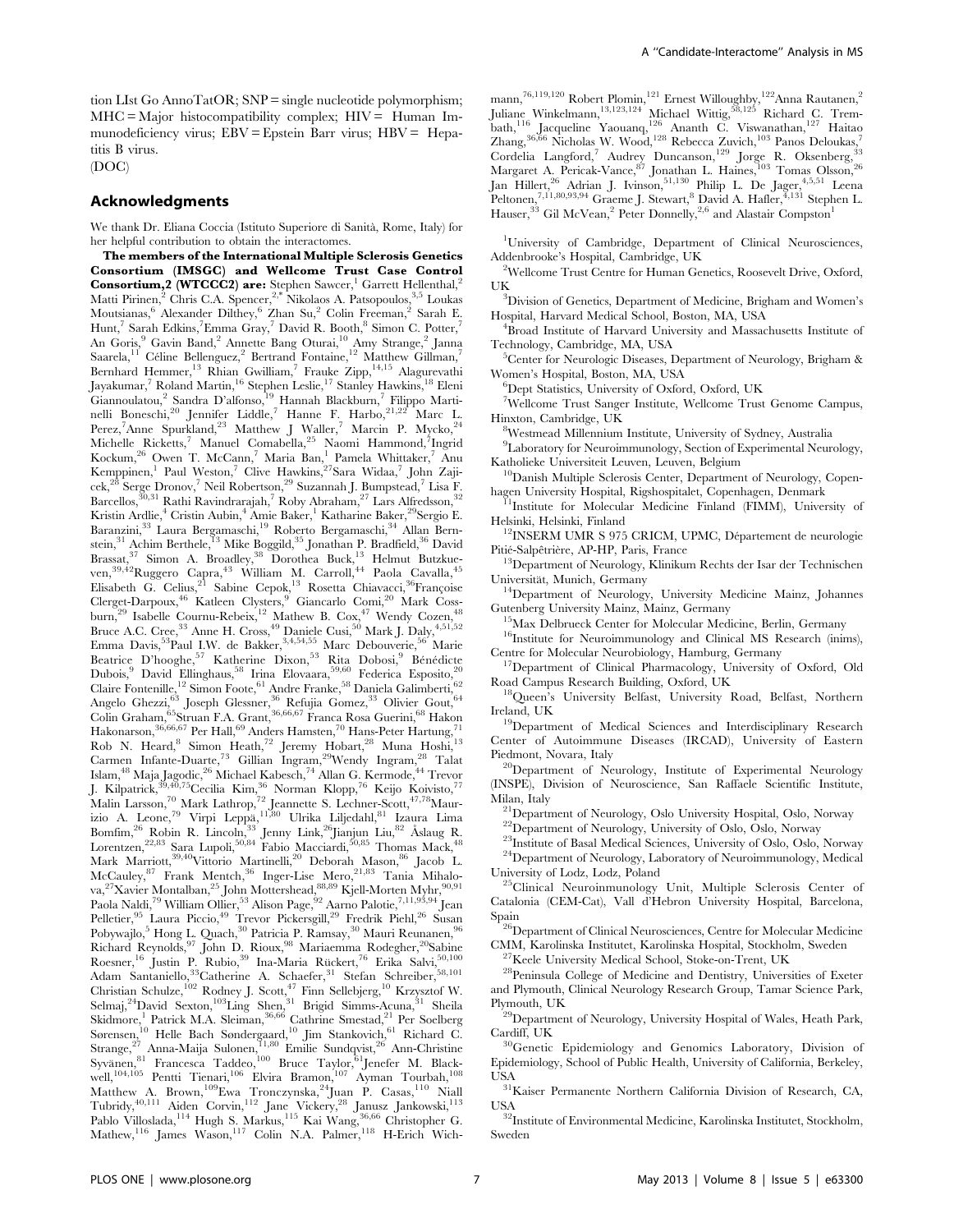$^{33}\!$  Department of Neurology, University of California San Francisco, San Francisco, CA. USA

<sup>34</sup>Neurological Institute C. Mondino, IRCCS, Pavia, Italy  $^{35}$ The Walton Centre for Neurology and Neurosurgery, Liverpool, UK  $^{36}$ Center for Applied Genomics. The Children's Hospital of Philadel-

phia, Philadelphia, PA, USA 37INSERM U 563 et Pôle Neurosciences, Hopital Purpan, Toulouse,

France <sup>38</sup>School of Medicine, Griffith University, Australia <sup>39</sup>Florey Neuroscience Institutes, University of Melbourne, Victoria, Australia

<sup>40</sup>Royal Melbourne Hospital, Parkville, Victoria, Australia,  $^{41}$ Box Hill Hospital, Box Hill, Australia  $^{42}$ Department of Medicine, RMH Cluster, University of Melbourne, Victoria. Australia

 $^{43}$ Multiple Sclerosis Centre, Department of Neurology, Ospedali Civili di Brescia, Brescia, Italy

 $^{44}$ Centre for Neuromuscular and Neurological Disorders, University of Western Australia, Perth, Australia

<sup>45</sup>Department of Neurosciences, University of Turin, A.O.U. San

Giovanni Battista,Turin, Italy <sup>46</sup>INSERM U535, Univ Paris-Sud, Villejuif, France <sup>47</sup>University of Newcastle, University Drive, Callaghan NSW, Australia <sup>48</sup>Department of Preventive Medicine, Keck School of Medicine, Univ

<sup>49</sup>Department of Neurology, Washington University, St Louis MO, USA  $^{50}$ University of Milan, Department of Medicine, Surgery and Dentistry,

AO San Paolo, University of Milan, c/o Filarete Foundation - Milano,

Italy $$\rm ^{51}\rm{Harvard\; Medical\; School, Boston, MA, USA}$$   $$\rm ^{52}\rm{Center}$  for Human Genetic Research, Massachusetts General

Hospital, Boston, MA, USA 53The UK DNA Banking Network, Centre for Integrated Genomic

Medical Research, University of Manchester, UK<br>54Department of Medical Genetics, Division of Biomedical Genetics,<br>University Medical Center Utrecht, Utrecht, The Netherlands

University Medical Center for Health Sciences and Primary Care, University

Medical Center Utrecht, Utrecht, The Netherlands<br><sup>56</sup>Service de Neurologie, Hôpital Central, Nancy, France<br><sup>57</sup>National Multiple Sclerosis Center, Melsbroek, Belgium<br><sup>58</sup>Institute for Clinical Molecular Biology, Christian-

sity, Kiel, Germany  $^{59}{\rm Department~of~Neurology,~Tampere~University~Hospital,~Tampere,}$ 

Finland<br><sup>60</sup>University of Tampere, Medical School, Tampere, Finland<br><sup>61</sup>Menzies Research Institute, Hobart, Tasmania, Australia <sup>62</sup>Department of Neurological Sciences, Centro Dino Ferrari, University of Milan,

<sup>63</sup> Centro Studi Sclerosi Multipla, Ospedale di Gallarate, Gallarate (VA),

Italy<br><sup>64</sup>Service de Neurologie, Fondation Ophtalmologique Adolphe de<br>Rothschild, Paris, France

 ${}^{65}$ Belfast Health and Social Care Trust, City Hospital, Belfast, Northern

Ireland,UK 66Division of Genetics, The Children's Hospital of Philadelphia, Philadelphia, PA, USA

 ${}^{67}$ Department of Pediatrics, University of Pennsylvania School of

Medicine, Philadelphia, PA, USA 68Laboratory of Molecular Medicine and Biotechnology, Don C. Gnocchi Foundation IRCCS, S. Maria Nascente, Milan, Italy 69Department of Medical Epidemiology and Biostatistics, Karolinska

Institute, Stockholm, Sweden 70Atherosclerosis Research Unit, Department of Medicine Solna,

Karolinska Institutet, Center for Molecular Medicine, Karolinska Univer-

sity Hospital Solna, Stockholm, Sweden 7<sup>71</sup>Department of Neurology, Heinrich-Heine-University, Düsseldorf,

Germany<br><sup>72</sup>Centre National de Genotypage, Evry Cedex, France<br><sup>73</sup>Experimental and Clinical Research Center, Charité – Universitätsmedizin Berlin and Max Delbrueck Center for Molecular Medicine, Berlin,

Germany<br><sup>74</sup>Clinic for Paediatric Pneumology, Allergology and Neonatology, Hannover Medical School, Germany

<sup>75</sup>Centre for Neuroscience, University of Melbourne, Victoria, Australia  $^{76}$ Institute of Epidemiology, Helmholtz Zentrum München, German Research Center for Environmental Health, Neuherberg, Munich,

Germany<br><sup>77</sup>Seinäjoki Central Hospital, Seinäjoki, Finland<br><sup>78</sup>Hunter Medical Research Institute, John Hunter Hospital, Lookout<br>Road, New Lambton NSW, Australia

<sup>79</sup>SCDU Neurology, Maggiore della Carità Hospital, Novara, Italy 80Unit of Public Health Genomics, National Institute for Health and Welfare, Helsinki, Finland<br><sup>81</sup>Molecular Medicine, Department of Medical Sciences, Uppsala

University, Entrance 70, 3rd Floor, Res Dept 2, Univeristy Hospital,

Uppsala, Sweden 82Human Genetics and Cancer Biology, Genome Institute of Singapore, Singapore <sup>83</sup>Institute of Immunology, Oslo University Hospital, Oslo,

Norway 84Institute of Experimental Neurology (INSPE), San Raffaele Scientific

Institute, Milan, Italy 85Dept of Psychiatry and Human Behavior, University of California, Irvine (UCI), Irvine CA, USA<br><sup>86</sup>Christchurch School of Medicine, University of Otago, Christchurch,

New Zealand<br><sup>87</sup>John P. Hussman Institute for Human Genomics and The Dr. John T

Macdonald Foundation Department of Human Genetics, University of

 $^{88}$ Greater Manchester Centre for Clinical Neurosciences, Hope Hospital Salford UK

<sup>89</sup>The Department of Neurology, Dunedin Public Hospital, Otago, NZ<br><sup>90</sup>The Multiple Sclerosis National Competence Centre, Department of<br>Neurology, Haukeland University Hospital, Bergen, Norway

<sup>91</sup>Department of Clinical Medicine, University of Bergen, Bergen,

Norway 92Plymouth Hospitals NHS Trust, Department of Neurology, Derriford

Hospital, Plymouth, UK<br><sup>93</sup>Department of Medical Genetics, University of Helsinki and<br>University Central Hospital, Helsinki, Finland

<sup>94</sup>Program in Medical and Population Genetics and Genetic Analysis Platform, The Broad Institute of MIT and Harvard, Cambridge, MA,

<sup>95</sup>Pôle Neurosciences Cliniques, Service de Neurologie, Hôpital de la

Timone, Marseille, France 1960<br><sup>96</sup>Department Neurology, Oulu University Hospital, Oulu, Finland 197UK MS Tissue Bank, Wolfson Neuroscience Laboratories, Imperial

College London, Hammersmith Hospital, London, UK<br><sup>98</sup>Université de Montréal & Montreal Heart Institute, Research Center, Montreal, Quebec, Canada

 $^{100}$ KOS Genetic Srl, Milan - Italy  $^{101}$ Department of General Internal Medicine, University Hospital, Schleswig-Holstein, Christian-Albrechts-University, Kiel, Germany

<sup>2</sup>Systems Biology and Protein-Protein Interaction, Center for Molec-

ular Neurobiology, Hamburg, Germany 103<br>Center for Human Genetics Research, Vanderbilt University Medical Center, Nashville, USA

 $^{104}$  Telethon Institute for Child Health Research, Centre for Child Health Research, University of Western Australia, Australia

 $^{105}$ Cambridge Institute for Medical Research, University of Cambridge

School of Clinical Medicine, Cambridge, UK<br><sup>106</sup>Department of Neurology, Helsinki University Central Hospital and Molecular Neurology Programme, Biomedicum, University of Helsinki,

Helsinki, Finland 107 Division of Psychological Medicine and Psychiatry, Biomedical Research Centre for Mental Health at the Institute of Psychiatry, King's College London and The South London and Maudsley NHS Foundation

 $108$ Service de Neurologie et Faculté de Médecine de Reims, Université de Reims Champagne-Ardenne, Reims, France

 $\frac{109}{\text{University of Queensland Diamond Institute, Principles Alexander Hospital, Brisbane, Australia}}$ 

<sup>0</sup>Dept Epidemiology and Population Health, London School of

Hygiene and Tropical Medicine, London, UK  $111$ St. Vincent's University Hospital, Dublin, Ireland  $112$ Neuropsychiatric Genetics Research Group, Institute of Molecular Medicine, Trinity College Dublin, Dublin, Ireland